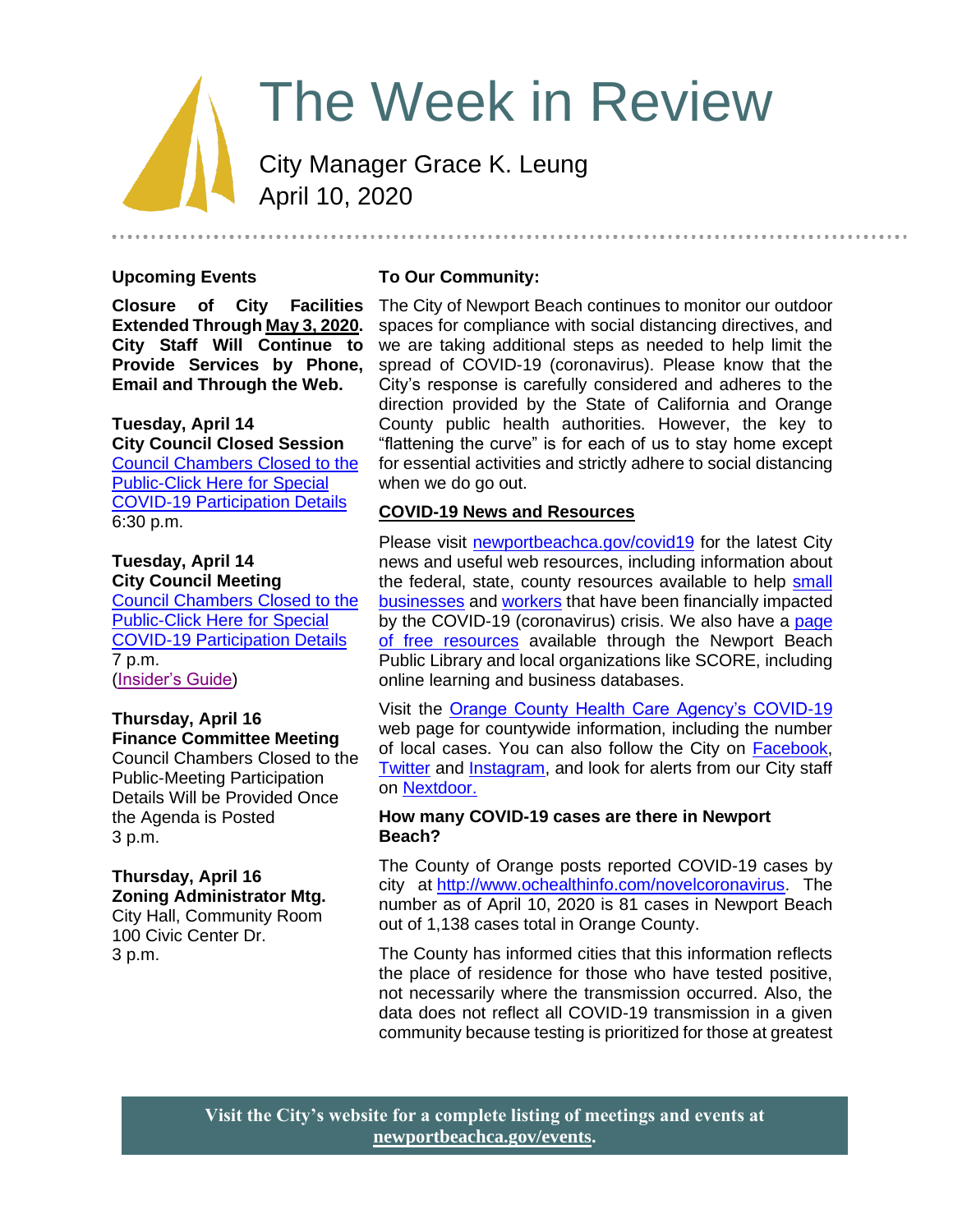risk, or who are the most sick. Those who are asymptomatic and have mild cases may not be tested, and are therefore not reflected in the data. The data shows transmission is occurring throughout Orange County. Regardless of the case count in any particular city, it is important for all residents to practice social distancing as directed by the Governor and the Orange County Health Officer. Doing so will help to reduce the spread of infection, ease the burden on our hospital and healthcare system, and protect those most vulnerable in our county.

### **Face Coverings Now Strongly Recommended**

Public health authorities are now recommending that everyone wear a face covering when going out in public. The Orange County Public Health Officer announced Thursday that cloth face coverings are strongly recommended for all residents engaged in essential activities outside their homes, as well as for workers in essential jobs.

The [Centers for Disease Control and Prevention](https://www.cdc.gov/coronavirus/2019-ncov/prevent-getting-sick/cloth-face-cover.html) is asking everyone over the age of 2 to wear a cloth face covering that covers your mouth and nose. The cloth face covering is meant to protect others in case you are infected. Please use a cloth face covering and not a mask meant for healthcare workers.

Health officials emphasize that face coverings are not substitutes for physical distancing (keeping at least six feet away from others) and regular hand washing.

While face coverings are not mandatory in Orange County, the City of Newport Beach is supporting the County and strongly advising all residents to take this additional precaution to protect their community and limit the spread of COVID-19.

#### **New Closures this Week: The Wedge, West Jetty Park and Balboa Island Bayfront Walkway**

The City will prohibit surfing at the Wedge between 10 a.m. and 5 p.m. beginning Friday, April 10, and close the adjacent beach area to discourage public gatherings at one of Newport Beach's most popular surf spots.

The Newport Beach Fire Department, which oversees beach lifeguards, made the recommendation Thursday after observing higher numbers of surfers at the Wedge, and spectators gathering to watch them, during this week's strong swell.

Beginning Friday, April 10, blackball flags will be flown in the Wedge area, which extends from the West Harbor Jetty to Lifeguard Tower P. City crews have installed temporary fencing from the West Harbor Jetty to M Street to discourage spectators from gathering in violation of the Governor's "stay at home" order.

The Wedge is closed to all surfboards and flotation devices from 10 a.m. to 5 p.m. May 1 through October 31 each year. The City's directive advances the seasonal blackball order by about three weeks.

The City closed West Jetty Park on the Balboa Peninsula beginning Wednesday, April 8. Other City parks remain open, and patrons are generally practicing safe social distancing. However, the relatively small West Jetty Park made social distancing difficult.

The Balboa Island Bayfront Walkway is now closed. While the recently installed "one-way" directional signage improved social distancing, maintaining safe distances along the narrow Bayfront Walkway has been challenging.

These closures will remain in effect until further notice.

Also this week, City crews will be placing additional signs throughout Newport Beach, including electronic message boards, to discourage any outdoor activities not permitted under the Governor's "stay at home" order.

With the number of COVID-19 cases increasing throughout Orange County, it is imperative that we all do our part to help our community.

# **Other Areas that Are Closed or Have Limited Access**

The Oceanfront Boardwalk on the Balboa Peninsula remains closed.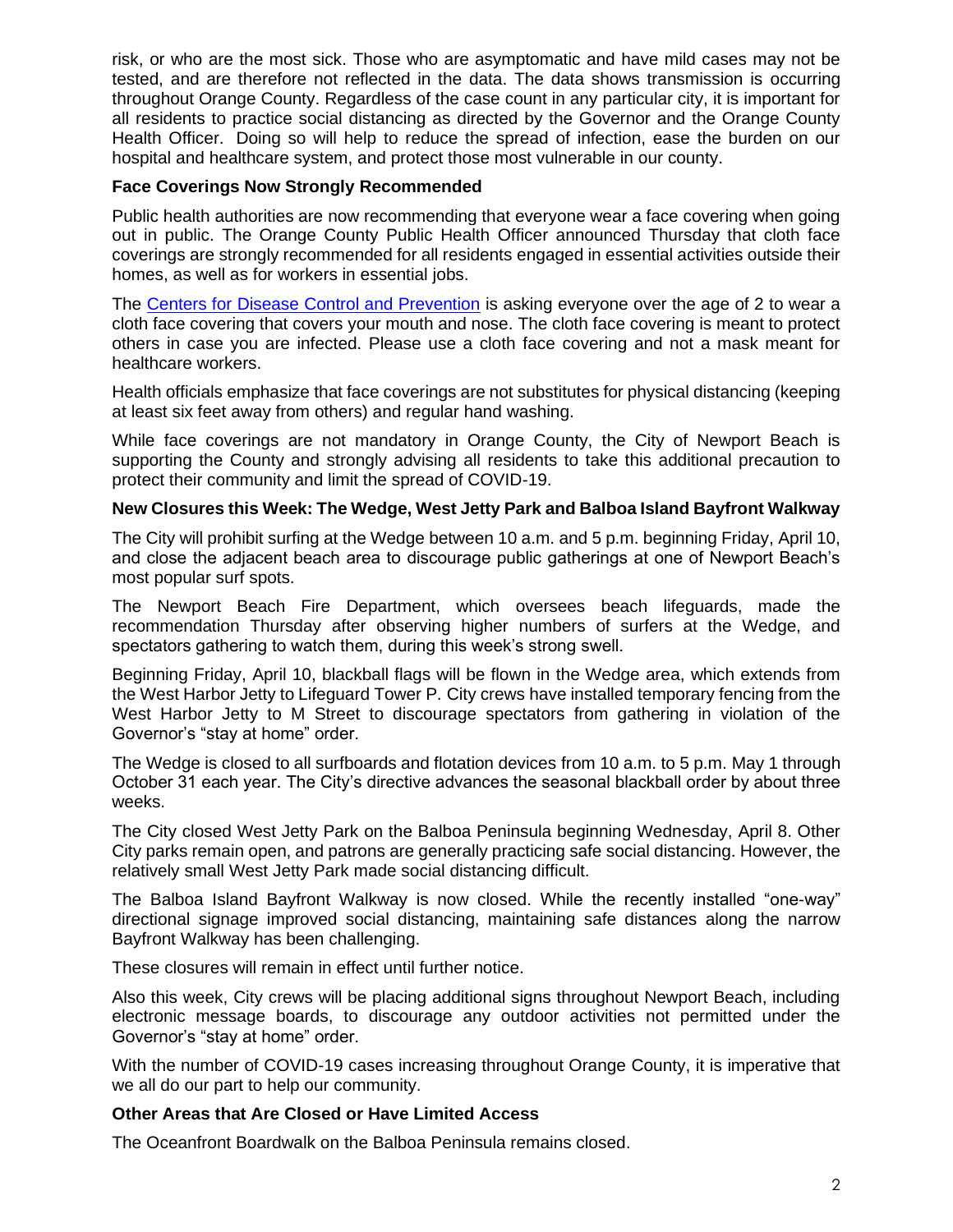In Corona del Mar, the City closed off the typically congested grassy areas along Ocean Boulevard, including Inspiration Point and Lookout Point. The Goldenrod footbridge is also closed as its narrow walkway makes social distancing difficult. The Buck Gully trail was closed last week after social distancing became a challenge.

All beachfront parking lots and piers remain closed. Back Bay Drive also remains closed to vehicular traffic, providing more room for recreational users to maintain at least six feet of separation from others.

City parks remain open, with the exception of West Jetty Park. Park amenities are closed, however, including playgrounds, fitness equipment, fields (baseball, soccer, multi-use), all courts (basketball, tennis, pickleball, handball and volleyball) and the dog park.

# **Homelessness Update**

As concerns over COVID-19 (coronavirus) increase throughout the community, City Net, the City's contracted social services provider, continues to assist people experiencing homelessness. Their outreach efforts, coordinated with the City and County's resources, provide housing, health care and other opportunities. The City Net case managers practice proper social distancing and take protective measures to protect the health of the community.

The City's Homeless Liaison Officer and the Homeless Coordinator continue to interact with our people experiencing homelessness. Staff actively encourages people to seek proper shelter and healthcare through the City Net case managers. People, regardless of housing status, are mindful to practice social distancing, ensure proper hygiene, and avoid congregating.

Please refer to the following links for additional information: [newportbeachca.gov/covid19,](http://newportbeachca.gov/covid19) [ochealthinfo.com,](http://ochealthinfo.com/) and [covid19.ca.gov.](http://covid19.ca.gov/) The County of Orange operates emergency shelters in Fullerton and Santa Ana. The City Net staff makes referrals to these shelters as well.

Success Stories: Last week, the City Net case managers connected several people experiencing homelessness to appropriate social services agencies in Orange County, including:

- Completed a new Vulnerability Intake assessment (VI-SPDAT) with a man who spends his days at the Newport Transportation Center. City Net utilizes the Vulnerability Index intake assessment to screen clients on a number of factors to determine proper placement in the County's Continuum of Care system. Some factors include age, health issues, and length of time being unsheltered. The case managers will follow up with the man to provide a housing assessment.
- Moved a veteran into a motel from the Balboa Pier area while he waits to move to the new Santa Ana Veterans Village in late April 2020. The Veterans' Village features 75 units of supportive housing for veterans and their families. On-site case managers will provide job skills training, counseling, and Veterans Administration services.
- Assisted a man by the Newport Pier with applying for his State-issued Electronic Benefit Transfer (EBT) card. The EBT system is used in California for the delivery, redemption, and reconciliation of issued public assistance benefits, such as CalFresh, CalWORKs, and other food and cash aid benefits. The program, established in 2004, provides up to \$125.00 per person, per month to purchase food.
- Provided a screening for a new client for the State of California Housing and Disability Advocacy Program (HDAP). The HDAP gives highest priority to chronically disabled homeless people to secure permanent housing and medical benefits.
- Assisted a man at the Newport Transportation Center in placing an online order for a new motorized scooter. The City Net case managers also assisted the man with accessing proper medical care for flu-like symptoms.
- The City Net hotline number is (714) 451-6198. Those who call the hotline may leave a detailed voicemail message for themselves or others in need and City Net staff will respond within 48 hours. If immediate assistance is needed, people are advised to call the County's Crisis Prevention Hotline at (877) 7-CRISIS or (877) 727-4747.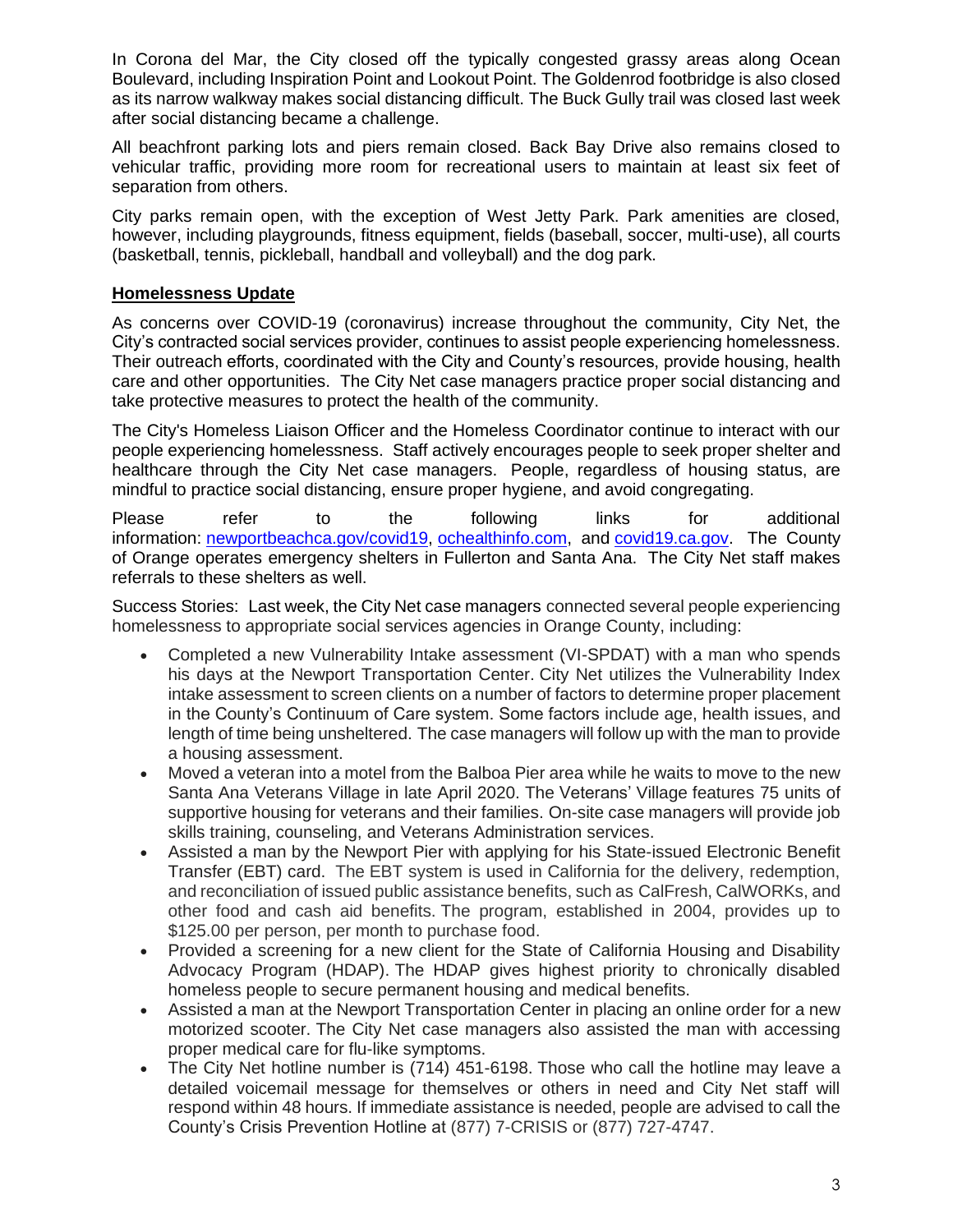Last week, two veterans with ties to Newport Beach were housed in Orange County. One veteran accessed services through the 1736 Family Crisis Center. The 1736 Family Crisis Center, based in Los Angeles since 1972, assists people with escaping poverty, homelessness, and violence. The other veteran accessed services through the Veterans' Administration. In March 2020, the County's Coordinated Entry System case managers housed 21 military veterans and their families.

# **Library Curbside Service and eBranch Resources**

On Tuesday, April 6, the Library initiated a [Curbside Service](https://www.newportbeachlibrary.org/about/library-closure-faq) for Library holds. Library staff has worked diligently to develop procedures for Curbside Service that follow social distancing protocols while effectively serving Library customers. Curbside Service is available Monday through Saturday from 9 a.m. to 5 p.m. at all four Newport Beach Public Library locations: Central Library, Corona Del Mar Library, Balboa Library and Crean Mariners Library.

Newport Beach Public Libraries are closed, but video [storytimes](https://www.newportbeachlibrary.org/children/stories-and-games/video-storytimes) are released daily (Monday-Friday) for children to enjoy at home.

This week, in addition to stories read by library staff, Mayor Will O'Neill is reading two of his children's favorite books - *The Pout, Pout Fish* by Deborah Diesen (Macmillan Publishers) and *Tallulah's Nutcracker* by Marilyn Singer (Houghton Mifflin Harcourt Books & Media).

To enjoy the stories read by Mayor O'Neill and library staff, go the [Video Storytimes](https://www.newportbeachlibrary.org/children/stories-and-games/video-storytimes) page on the Library website. Each weekday, new stories are released around 10:30 a.m., so tune in and enjoy storytime.

Other online resources for children include a variety of [Student Resources](https://www.newportbeachlibrary.org/children/databases-for-kids) and [Distance](https://www.newportbeachlibrary.org/children/student-resources/distance-learning-20608)  [Learning](https://www.newportbeachlibrary.org/children/student-resources/distance-learning-20608) links.

For questions or information on the Library's [eBranch](https://www.newportbeachlibrary.org/ebranch) and services during the closure, call (949) 717-3800, #2 or use the [Contact Us form.](https://www.newportbeachlibrary.org/about/contact-us)

# **Pirate's Cove Beach Sand Replenishment**

During the past three months, the City has been replenishing sand upon the public beaches at Pirate's Cove and China Cove within the harbor. This was a public/private partnership between the Channel Reef Community Association which dredged its marina near the harbor's entrance channel, and the City who disposed that same high-value, beach quality sand upon our public beaches up to 1,000 feet away. This project was the contractor's first project in Newport Harbor using a brand new, hydraulic, diver-based, handheld suction dredge under the marina, then also deploying 1,000 feet of floating pipe to the two beaches. Pirates' Cove beach had not been replenished in over 30 years, and China Cove beach is regularly replenished on an annual basis. The project is now complete with several thousand cubic yards of sand redistributed back to our public beaches.

# **Bison Avenue, San Joaquin Hills Road and San Nicolas Drive Pavement Rehabilitation Project Completion**

Public Works staff is excited to report that the Bison Avenue, San Joaquin Hills Road and San Nicolas Drive pavement rehabilitation project is substantially complete. City Council awarded this construction contract to R.J. Noble on November 19, 2019 and construction began in January 2020. Improvements consisted of replacement of deteriorated concrete driveways, sidewalks, and access ramps, grinding and repaving the asphalt roadway, and striping these roads with a fresh coat of paint. Staff is preparing the construction documents for the next major arterial pavement rehabilitation project, which will be on Bonita Canyon Drive/Ford Road from Jamboree Road to State Route 73. Construction for this next project is anticipated to start in June 2020. We want to thank the public for your continued patience throughout the construction phase as we complete these much-needed pavement rehabilitation projects.

# **Crosswalk Enhancements on Domingo Drive and Balboa Boulevard/28th Street**

As part of ongoing efforts to enhance pedestrian visibility, the Public Works staff recently installed flashing blinker signs at two crosswalk locations. The first location, in the Eastbluff neighborhood